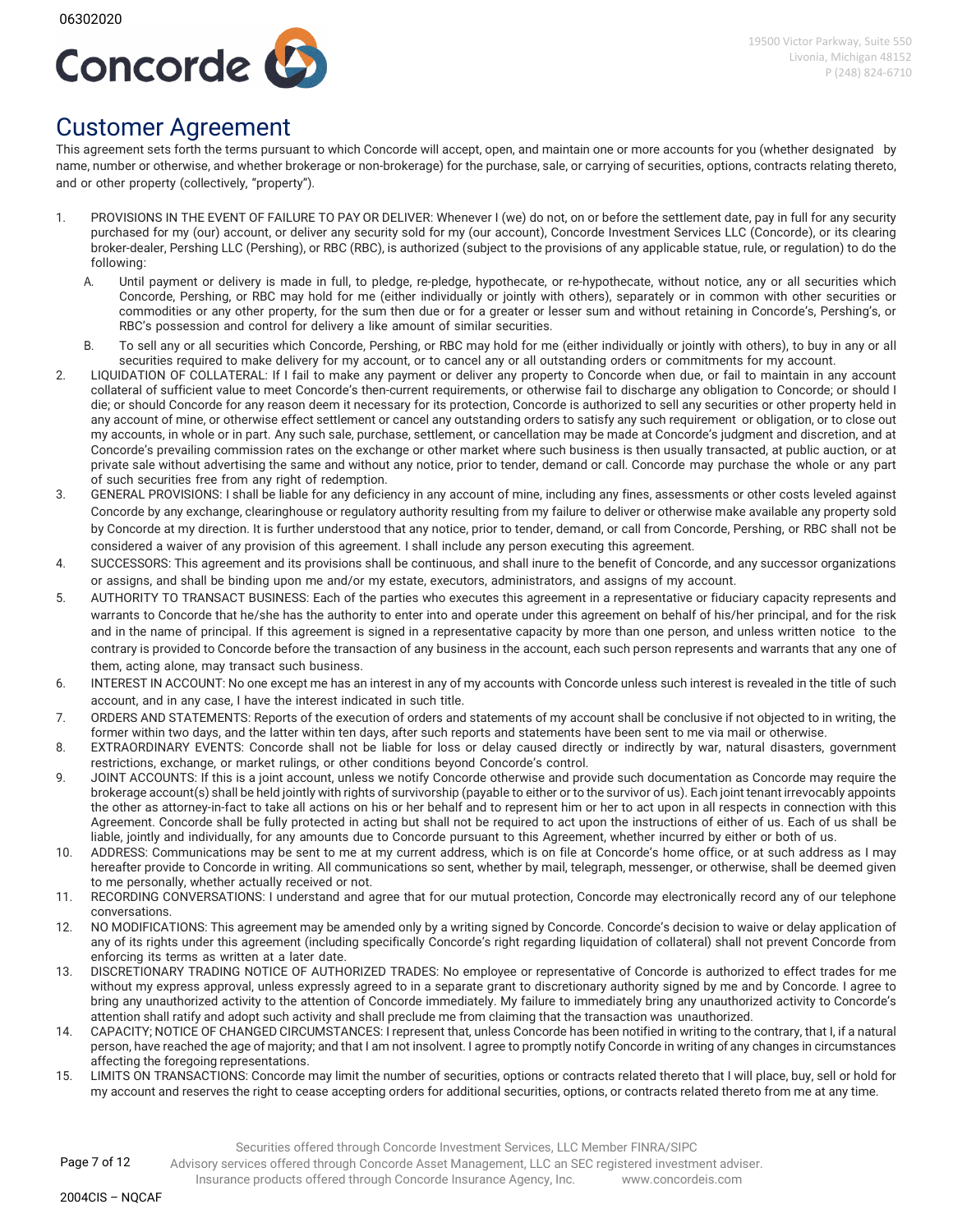

- 16. COMMISSIONS AND FEES: I agree that commissions and fees will be charged to my account in accordance with Concorde's policy. Commission and fee amounts may be changed from time to time by Concorde without notice to me. Such fees may include, but are not limited to: annual check writing and debit card fees, wire fees, check stop payment fees, returned check fees, ACH return fees, security transfer and redemption fees, reorganization processing fees, trade confirmation fees, outgoing account transfer fees, margin extension fees, margin debit interest, IRA annual maintenance fees, IRA termination fees, amounts charged to produce year end statements and account reports, paper surcharge fees, foreign security transaction fees, initial document review and ongoing annual service fees for special products, including but not limited to limited partnerships, mail courier fees, bank charges and/or transaction charges related to processing. These charges are assessed against your account and may consist of both charges that Concorde pays to Pershing, RBC, or other third parties as well as additional charges that Concorde assesses for these account services. Concorde may also mark up any other charges passed through by Pershing, RBC, or other third parties but not specifically identified above. I agree that if payment is not made by settlement date for securities purchased by me in a cash account, to the extent provided by law, a late charge may be imposed at the maximum rate of interest permitted by law from the settlement date to the date of payment.
- 17. CASH PAYMENTS: Concorde may receive cash payments from Pershing, RBC or other custodians or sponsors in the form of rebates and incentives for distribution assistance (including asset levels maintained in certain money market sweep funds), and participation credits (monthly margin debit interest, free credit interest rebates and account inactivity fee rebates) on certain account balances. Concorde may also from time to time receive special incentives from Pershing, RBC or other custodians or sponsors for its participation in temporary marketing programs. Examples of prior programs include incentives to increase the number of incoming account transfers and retirement account openings. Because Concorde receives rebates and incentives from Pershing, RBC or other custodians or sponsors as described above, Concorde has a financial interest in recommending that you allocate a portion of your assets to money market sweep funds. Concorde may also participate in temporary marketing programs for which it receives rebates in incentives from Pershing, RBC or other custodians or sponsors, and therefore may have a financial interest in recommending to your products or services within the temporary marketing program. You should understand that you may choose to allocate your assets to money market sweeps that do not produce a cash incentive for Concorde, and you may choose not to participate in any temporary marketing program.
- 18. ATTORNEY'S FEES: Any expense, including costs and attorney's fees, incurred by Concorde in collection of a deficit from me or in enforcing Concorde's rights under this agreement, shall be borne by me.
- 19. RATIFICATION OF PRIOR TRANSACTIONS: All transactions and dealings with Concorde before execution of this agreement are hereby ratified by me and I hereby agree that all such transactions and dealings are subject to all terms and provisions of this agreement as if they had taken place after the execution hereof. However, Concorde is not liable for the recommendations for purchases of the sale of investment products prior to the account being transferred to Concorde.
- 20. WAIVER OF JURY TRIAL: EACH OF THE PARTIES HERETO IRREVOCABLY WAIVES ANY AND ALL RIGHT TO TRIAL BY JURY IN ANY LEGAL PROCEEDING ARISING OUT OF OR RELATING TO THIS AGREEMENT OR THE TRANSACTIONS CONTEMPLATED HEREBY.
- 21. By opting into e-delivery, you specifically agree to receive, obtain, and/or submit any and all Concorde and sponsor documents and information electronically. These documents and information will be collectively known as "Electronic Communications," and will include, but not be limited to, any and all current and future required notices and/or disclosures concerning the services provided by Concorde, accounts held with Concorde or investments held in your accounts, as well as such documents, statements, data, records and other communications regarding such services, accounts and/or investments. You are acknowledging that you are able to access and obtain these Electronic Communications, disclosures, documents, or records that are delivered on devices that you maintain. You accept Electronic Communications provided by Concorde as reasonable and proper notice for the purpose of fulfilling any and all rules and regulations, and agree that such Electronic Communications fully satisfy any requirement that communications be provided to you in writing or in a form that you may keep. You understand that you will need to elect for edelivery of communications with other custodians/vendors separately.

1. Right to Receive Paper Documents: You have the right to have any document provided in paper or non-electronic form. If you want a paper copy of any document, you may indicate that you do not consent to receive the documents in an electronic form and they will be provided to you in either a PDF format for printing and signing or hard-copy format to sign by hand, and email to my registered representative or [newbusiness@concordeis.com](mailto:newbusiness@concordeis.com) , or mail to my registered representative or Concorde at 19500 Victor Parkway, Suite 550, Livonia, Michigan 48152. Customers are encouraged to password protect electronic files sent through email or contact their Representative or Concorde regarding other methods for secure transfer of documents signed by hand.

2. Right to Withdraw Consent: You have the right at any time to withdraw your consent to sign electronic documents with electronic signature by contacting Concorde through the Contact Us link provided on our websites or by contacting your Registered Representative directly. The legal validity and enforceability of the electronic documents, signatures and deliveries used prior to withdrawal of consent will not be affected. In other words, all prior electronic signatures shall be fully valid and enforceable. If you do not choose to withdraw your consent then it will be valid so long as your accounts are held with Concorde.

3. Changes to Your E-Mail Address: You should keep Us informed of any change in your electronic or e-mail address. Please contact Us as promptly as possible at Concorde through the Contact Us link on our websites regarding any such changes or by contacting your Registered Representative directly.

4. Minimum Hardware and Software Requirements: The following hardware and software are required to access (open and read) and retain (save) the electronic documents:

Operating Systems: Windows 98, Windows 2000, Windows XP or Windows Vista; or Macintosh OS 8.1 or higher. Browsers: Internet Explorer 5.01 or above or equivalent

Needed Software/Electronic Document Formats: Adobe Acrobat Reader or equivalent for PDF files; Word program for Word files

5. Your Ability to Access Disclosures: By consenting to e-delivery, you acknowledge that you can access and retain the electronic documents. 6. Consent to Electronic Signatures and Documents: By consenting to e-delivery, you are providing electronic consent to the use of electronic delivery of documents.

Advisory services offered through Concorde Asset Management, LLC an SEC registered investment adviser.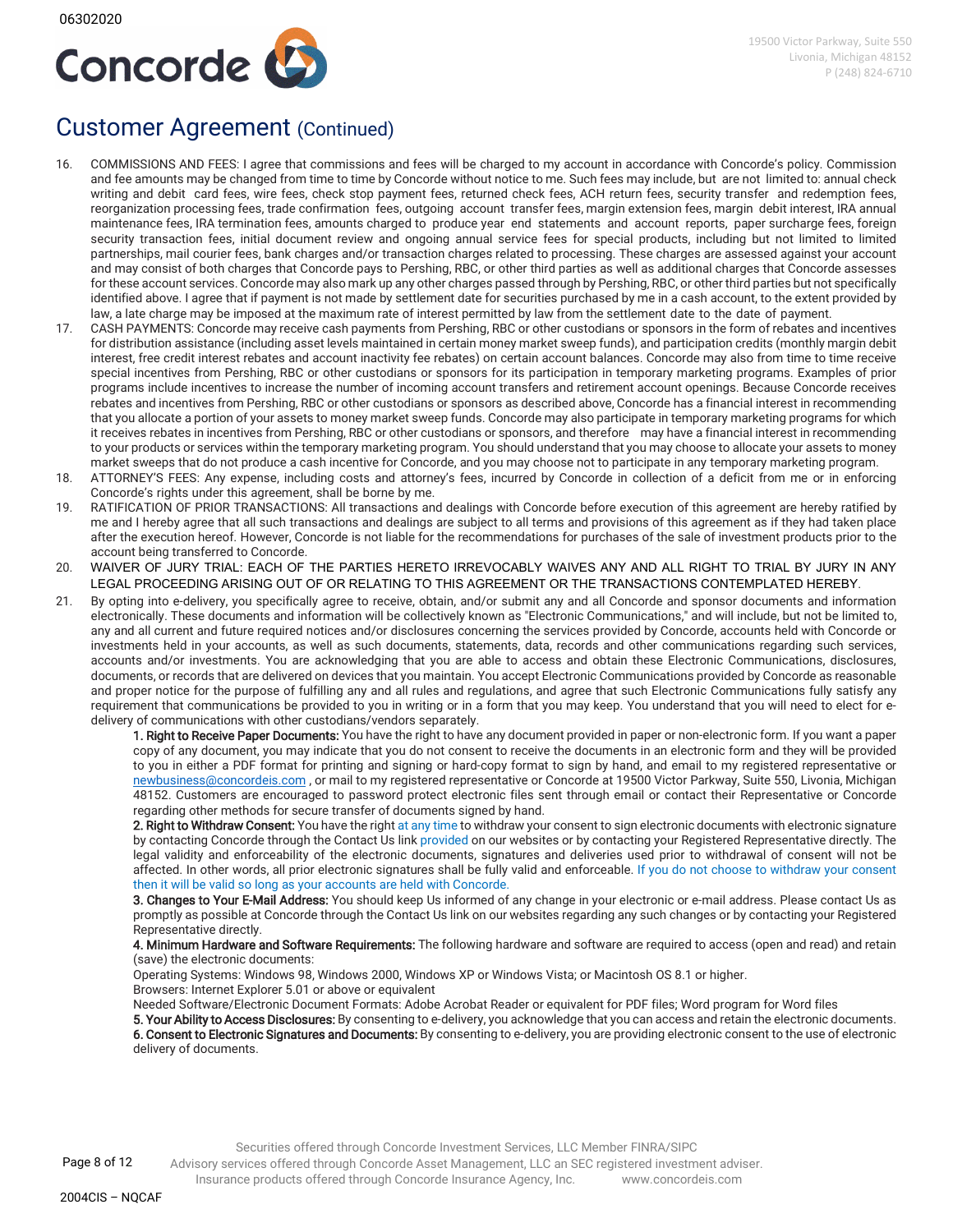

## Definitions of Investment Objectives

- CAPITAL PRESERVATION: An investment strategy where the primary goal is to preserve capital and prevent loss in a portfolio.
- INCOME: The account generally seeks current income (such as dividends and interest) and preservation of capital (the amount invested); little emphasis on growth (capital appreciation). Typical investments include money market funds, bonds and some dividend-paying stocks. Some risk of loss of capital.
- GROWTH & INCOME: The account generally seeks both current income and growth in value through capital appreciation. Typical investments include bonds and dividend paying stocks. Greater risk of loss of capital and volatility of returns than accounts with an income objective.
- LONG-TERM GROWTH: The account generally seeks growth in value over an extended period, primarily through capital appreciation; little emphasis on current income. Typical investments include stocks that pay low or no dividends. Greater risk of loss of capital and volatility of returns than accounts with an income or growth & income objective, but with the potential for higher returns.
- SHORT-TERM TRADING: The account generally seeks returns on the amount invested through frequent, speculative trades in stocks and other investments. A high-risk strategy that can result in very volatile gains and losses, and in loss of all or most of the capital invested.
- SPECULATION: Trading in an asset or a strategy of trading assets, which has a significant risk of losing most or all of the initial outlay, in expectation of a substantial potential gain.

## Definitions of Investment Strategies

- BUY AND HOLD: A passive strategy whereby investments are purchased and held for a long period of time, regardless of fluctuations in the market. An investor who employs a buy and hold strategy is not concerned with short-term price movements and technical indicators.
- ASSET ALLOCATION: A strategy focused on maximizing gains while minimizing risks in an investment portfolio. Asset allocation involves dividing a portfolio's assets on a percentage basis among different broad categories of investments, including stocks, bonds, and cash.
- DOLLAR COST AVERAGING: A passive strategy whereby a fixed dollar amount of a particular investment is purchased on a regular schedule, regardless of the share price.
- HEDGING: A strategy that seeks to either reduce exposure to market risk and volatility or to lock in profits by purchasing two securities with negative correlations.
- TRADING ON MARGIN: A strategy using borrowed money to purchase securities.
- RETIREMENT: A strategy focused on wealth accumulation/wealth distribution to achieve an investor's retirement goals. Investments used for this strategy include but are not limited to employer sponsored plans (401(k)s, profit sharing plans, money purchase plans, etc.), IRA's, annuities and life insurance products.
- DIVERSIFICATION: A strategy whereby a wide variety of asset classes are purchased to smooth out unsystematic risk (credit risks, company risks, etc.) events, so that the positive performance of some investments will neutralize the negative performance of others.
- EDUCATIONAL SAVINGS: A strategy focused on wealth accumulation to achieve an investor's educational savings goals. Investment vehicles used for this strategy include but are not limited to 529 Plans and Education/Coverdell Savings Accounts.
- INCOME GENERATION: A strategy focused on purchasing investments that pay high level of current income from dividends and interest.
- TAX ADVANTAGED INVESTING: A strategy based on investing in securities that are either exempt from taxation, tax-deferred or offers other types of tax benefits. Examples of tax advantaged investments are municipal bonds, partnerships, UITs and annuities.
- NO SPECIFIC STRATEGY BEING USED

## Business Continuity Planning

### Customer Disclosure

Concorde Investment Services, LLC and its affiliates ("Concorde" or the "firm") have developed a Business Continuity Plan on how we will respond to events that could significantly disrupt our business. Since the timing and impact of disasters and disruptions is un-predictable, we will have to be flexible in responding to actual events as they occur. With that in mind, we are providing you with this information on our business continuity plan.

Page 9 of 12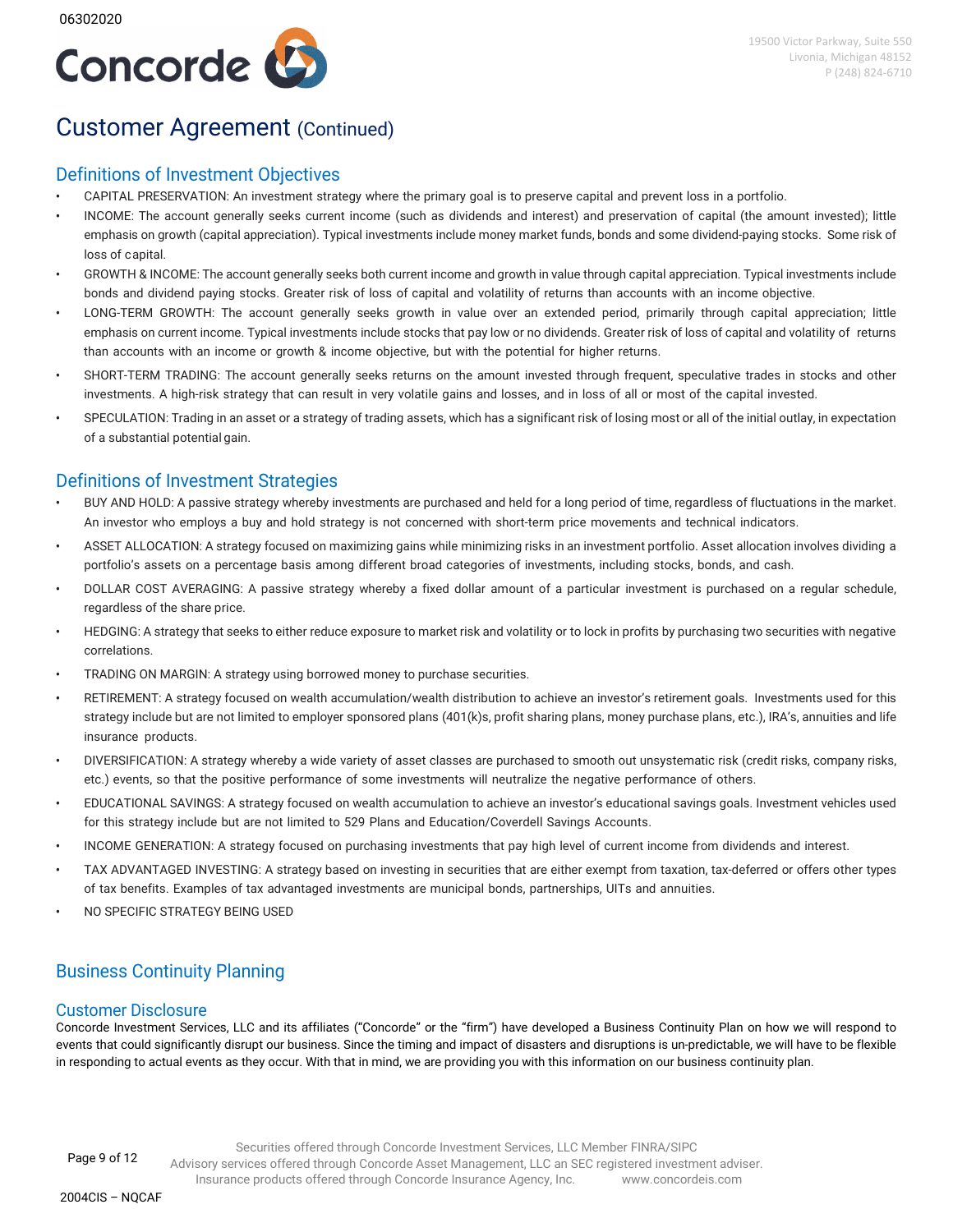

### Contacting Us

If after a significant business disruption, you cannot contact us as you usually do through your Concorde representative or via our Home Office telephone number (248) 824-6710. In the event of a significant business disruption affecting our Home Office telephone service, we will also post alternative telephone contact numbers on our website at: www.concordeis.com.

If you cannot access us through any of those means, you should contact the clearing firm responsible for carrying your account. Our clearing firms' addresses, and telephone numbers are:

Pershing, LLC P.O. Box 2065 Jersey City, NJ 07303 (201) 413-3635 Attn: Customer Support

RBC Correspondent Services (a division of RBC Capital Markets, LLC) 60 South 6th Street Minneapolis, MN 55402 (888)462-1816 Attn: Customer Service

Please note that our custodians' activities on your behalf will be limited to liquidating orders, cash disbursements from check and wire requests, and security (ACAT) transfers. Pershing requires these requests in writing and transmitted via facsimile to: (201) 413-5368 or through the postal service and mailed to:

Pershing LLC P.O. Box 2065 Jersey City, NJ 07303-2065

### Privacy Policy

CIS is committed to safeguarding your confidential information. Except as described in this Notice and as may be required or permitted by law, CIS does not share your Customer Information with nonaffiliated third parties.

### Customer Information We Collect

CIS collects and develops personal information about you. The term "Customer Information" means any type of personally identifiable information provided by you or gathered about you that is not generally publicly known. The essential purpose for collecting Customer Information is to provide and support the financial products and services you obtain from CIS. The categories of Customer Information collected by CIS depends upon the scope of the engagement with your CIS investment representative (hereinafter referred to as "Representative") and are generally described below.

As a broker-dealer, CIS collects and develops Customer Information in order to provide brokerage products and services. Customer information CIS collects includes:

- Information we receive from you on applications or other forms and specifically including your name, address, Social Security number, income, income tax rate, net worth, financial objectives, risk tolerance and the names of beneficiaries.
- Information we receive or obtain from other sources, including:
	- Information collected and developed by issuers of securities, insurance products or services you own, in order to issue, administer and process transactions relating to these products or services.
	- For products involving the extension of credit, information about your creditworthiness and credit history that we may obtain from unaffiliated consumer reporting agencies.
	- Information about your financial products and services transactions with CIS.

• If you apply for insurance products through CIS, we may collect health information that you provide to us.

### Data Security

CIS restricts access to Customer Information to our Representatives and employees who need the information to perform their job responsibilities. CIS maintains agreements, as well as physical, electronic and procedural security measures that comply with federal regulations to safeguard your Customer Information.

Advisory services offered through Concorde Asset Management, LLC an SEC registered investment adviser. Page 10 of 12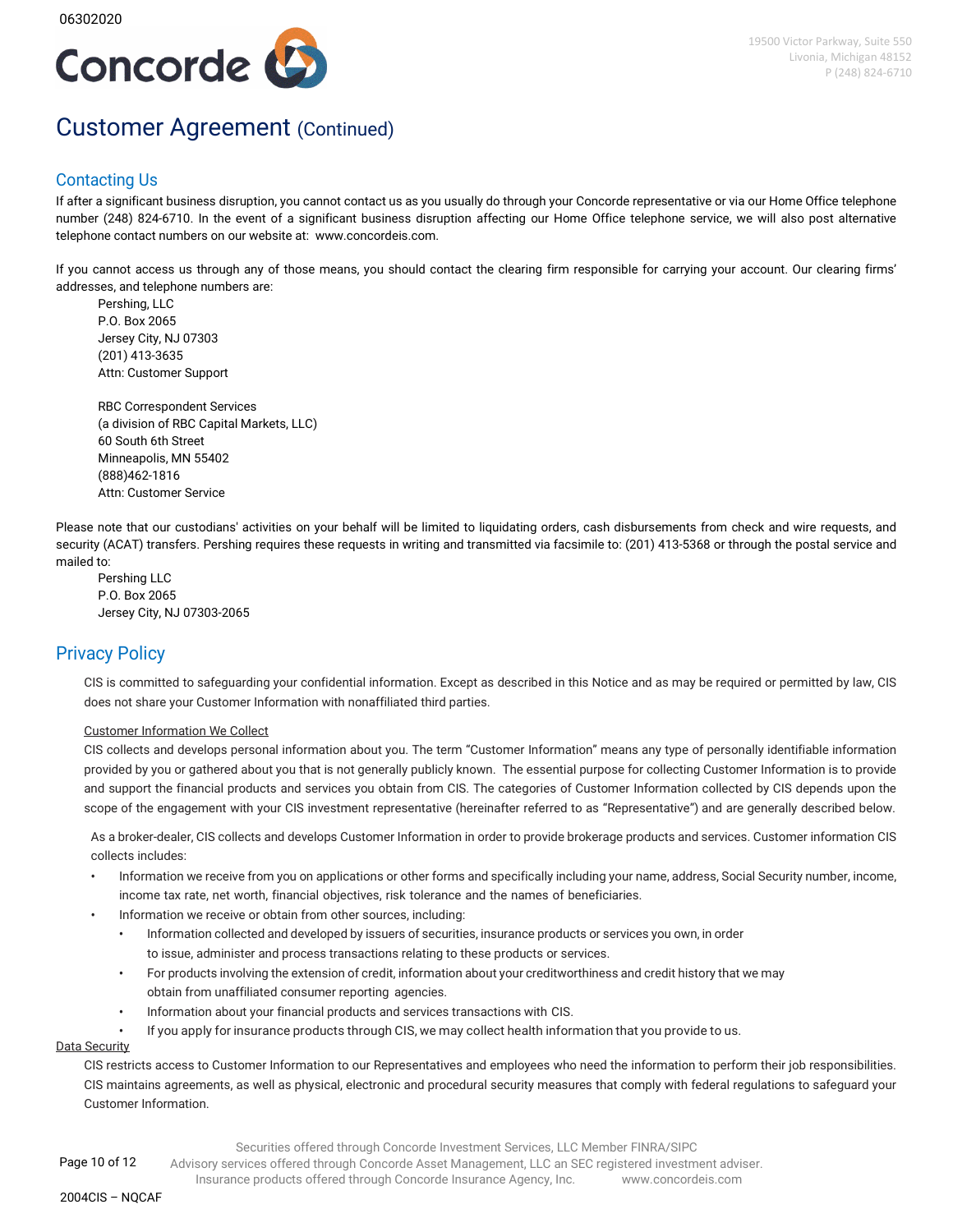

### Use and Disclosure of Customer Information to Provide Customer Service for your Accounts

To administer, manage and service customer accounts, process transactions and provide related services for your accounts, it is necessary for us to provide access to Customer Information within CIS and to certain nonaffiliated companies. We may share Customer Information we gather with:

- Entities that perform services for use or function on our behalf (including check printing services, clearing broker-dealers, investment companies and insurance companies).
- Third-party administrators and vendors for the purposes of providing current and future information on your account (such as transaction history, tax information and performance reporting).
- Financial institutions with whom we have entered into a networking agreement in order to provide you with valuable financial products or services.
- Others as permitted or required by law (such as government entities, consumer reporting agencies or other third parties in response to subpoenas, arbitration or litigation actions, or regulatory inquiries).
- Other organizations, with your consent.

We may enter into one or more joint marketing arrangements with unaffiliated broker-dealers in order to jointly market our respective financial services and provide you with valuable financial products or services. We may share all of the categories of Customer Information described above.

### Disclosure of your Customer Information

CIS recognizes the right of each customer to select a broker-dealer representative to provide brokerage and insurance products and services. In connection with the transfer of your Representative's securities registration to another firm, your Customer Information may be shared with your Representative and his/her new firm. The information to be shared may include Confidential Information in the custody of your Representative as well as other information in our possession or in the possession of certain nonaffiliated third parties who perform services for your account that we believe are necessary to transfer your account, including your address, telephone number, email address, account number and type, transaction history, tax reporting information and other information relating to your account.

- Your Customer Information may also be shared with certain entities that are owned, controlled by or affiliated with your Representative.
- In addition, in the event your Representative (or his/her estate) agrees with an unaffiliated representative to sell all or some portion of his/her securities or insurance business, your confidential Customer Information may be shared with the acquiring representative and his/her firm.
- You may prevent disclosure of your Customer Information by instructing CIS not to provide your Customer Information in these instances by calling CIS at 248-824-6710, by email a[t optout@concordeis.com, o](mailto:optout@concordeis.com)r by writing us at: 19500 Victor Parkway, Suite 550, Livonia, Michigan 48152. You may prevent this disclosure now or at any later time. In addition, you may contact us to revoke or withdraw, your instruction to not share your Customer Information.

### Use and Disclosure of Health Information

To the extent you provide health information to CIS for the purpose of making application for insurance products, such information will not be disclosed to nonaffiliated companies for any purpose, except:

- To underwrite or administer your insurance policy or related claims;
- As required by law; or
- As authorized by you.

### Former Customers

If you close an account with CIS, we will continue to operate in accordance with the principles stated in this Notice.

### Requirements of Federal Law

In November 1999, Congress enacted the Gramm-Leach-Bliley Act ("GLBA"). GLBA requires financial institutions, including broker-dealers, investment advisers, and investment companies to adopt policies and procedures designed to protect the privacy of Customer Information. To the extent a financial institution discloses Customer Information to nonaffiliated third parties other than as permitted or required by law, customers must be given the opportunity and means to "opt out" (or, prevent) such disclosure.

Advisory services offered through Concorde Asset Management, LLC an SEC registered investment adviser.